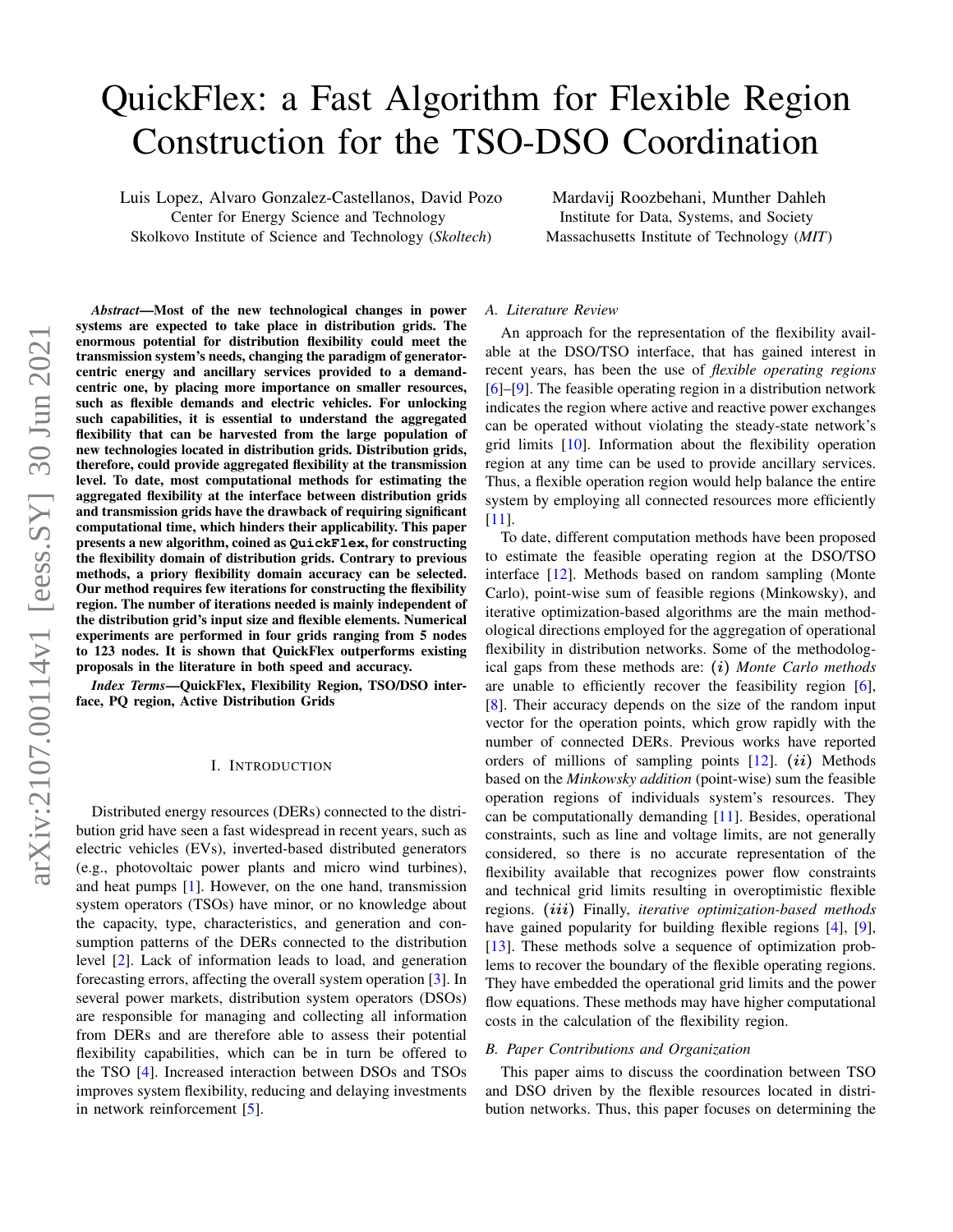feasible operation region of distribution networks with flexible elements that can be coordinated. We propose an algorithm for the fast calculation of the flexibility region at the TSO/DSO interface that considers distribution grid operational limits and Kirchoff's physic laws. The proposed algorithm is coined as QuickFlex. The QuickFlex provides an error bound at each iteration step on the accuracy of the constructed flexibility region. The main contributions of our work are listed as follows:

- (i) We propose the QuickFlex algorithm for computing the feasible region at the TSO/DSO interface. It generates feasible regions with few iterations and with measurable accuracy. Additionally, we empirically show that Quick-Flex's iterations required are independent of the number of DERs connected to the network.
- (ii) We evaluate the impact of using power flow relaxations and approximations in the computation of the feasibility. In particular, we considered using a DistFlow formulation, a second-order cone relaxation of the DistFlow, and linear approximation to the power flow equations.
- (iii) We evaluate the proposed method on four test distribution networks over a set of three power grids. The QuickFlex algorithm is also compared against the Monte Carlo method [\[6\]](#page-5-5), [\[8\]](#page-5-10), epsilon-constrained method [\[4\]](#page-5-3), [\[9\]](#page-5-6), and radial reconstruction method [\[13\]](#page-5-11).

The remainder of the paper is organized as follows. Section [II](#page-1-0) corresponds to the modeling of the networks and the OPF. Section [III](#page-2-0) describes the methodology and the proposed algorithm. Section [IV](#page-3-0) shows the case study. Finally, Section [V](#page-5-12) presents the conclusions.

### II. GRID-AWARE AGGREGATOR MODELING

# <span id="page-1-0"></span>*A. The AC Optimal Power Flow*

In its basic form, the optimal power flow (OPF) consists of dispatching a series of generators for satisfying electric load demands while considering constraints that model the power grid physic laws and operational limits imposed on the grid and dispatchable elements. The objective function in the OPF is typically an active power loss minimization, or generation cost minimization [\[14\]](#page-5-13).

Model [1](#page-1-1) summarizes the optimal power flow formulation where [\(1a\)](#page-1-2) is a linear function for active power generation costs. Constraints  $(1b)$  and  $(1c)$  impose the generator output and line flow limits. Constraints [\(1d\)](#page-1-5) and [\(1e\)](#page-1-6) capture the voltage magnitude limits. Finally, constraints  $(1f)$  and  $(1g)$  capture the power flow's physical properties through Kirchoff's current laws and Ohm's Law. Note that the AC OPF is a non-linear and non-convex optimization problem.

# *B. DistFlow. A specialized AC-OPF model for radial grids*

Typical distribution systems are centrally operated, ensuring a radial topology that provides power from a feeder to sequentially connected customers. The feeder or point of common coupling (PCC) interfaces with the transmission system. A specialized AC-OPF for radial distribution grids is the socalled DistFlow formulation depicted in Model [2.](#page-1-9) It can be

# <span id="page-1-1"></span>**MODEL 1 AC Optimal Power Flow [NLP]** Variables:

|  | $s_k^g$ $k \in G$   | Generator complex power                           |
|--|---------------------|---------------------------------------------------|
|  | $v_i \quad i \in N$ | Node complex voltage                              |
|  |                     | $s_{ij}$ $(i, j) \in L$ Branch complex power flow |

### Objective:

<span id="page-1-6"></span><span id="page-1-5"></span><span id="page-1-4"></span><span id="page-1-3"></span><span id="page-1-2"></span>
$$
\min \sum_{k \in G} C_{1k} \Re(s_k^g) + C_{0k} \tag{1a}
$$

Subject to:

 $|s_{ij}\>$ 

$$
S_k^{gl} \le s_k^g \le S_k^{gu} \qquad k \in G \qquad (1b)
$$

<span id="page-1-8"></span><span id="page-1-7"></span>
$$
|\leq S_{ij}^u \qquad (i,j) \in L \qquad (1c)
$$

$$
|v_r| = 1 \qquad \qquad r \in R \qquad (1d)
$$

$$
V_i^l \le |v_i| \le V_i^u
$$
  
\n
$$
s^g - s^d = \sum s_{ij}
$$
  
\n
$$
i \in N
$$
 (1e)  
\n
$$
i \in N
$$
 (1f)

$$
s_i^g - s_i^d = \sum_{(i,j)\in L} s_{ij} \qquad i \in N \qquad (1f)
$$

$$
s_{ij} = (Y_{ij} + Y_{ij}^c)^* |v_i|^2 - Y_{ij}^* v_i v_j^* \ (i, j) \in L \qquad (1g)
$$

obtained by replacing the line flow equation  $(1g)$  with three expressions based on the distribution system's radial structure [\[15\]](#page-5-14). First, the line losses are represented as  $(2a)$ . Secondly, the voltage difference between nodes  $(2b)$  is set. Thirdly, the absolute square property of the apparent power is used to derive expression  $(2c)$ . Note that the DistFlow model is also a non-linear and non-convex optimization problem.

<span id="page-1-9"></span>

| <b>MODEL 2 DistFlow</b>                      | [NLP] |
|----------------------------------------------|-------|
| <b>Variables:</b> $s_k^g$ , $v_i$ , $s_{ij}$ |       |

<span id="page-1-11"></span><span id="page-1-10"></span> $l_{ij}$   $(i, j) \in L$  Current magnitude squared  $|i_{ij}|^2$ 

# Objective: [\(1a\)](#page-1-2) Subject to:  $(1b)-(1f)$  $(1b)-(1f)$  $(1b)-(1f)$

<span id="page-1-12"></span>
$$
s_{ij} + s_{ji} = Z_{ij}l_{ij}
$$
  
\n
$$
v_i^2 - v_j^2 = (Z_{ij}^* s_{ij} + Z_{ij} s_{ij}^*) - |Z_{ij}|^2 l_{ij}
$$
  $(i, j) \in L$  (2b)  
\n
$$
|s_{ij}|^2 = |v_i|^2 l_{ij}
$$
  $(i, j) \in L$  (2c)

### *C. A SOC DistFlow relaxation*

Convex relaxations of the power flow equations have brought a great deal of interest in recent years. These relaxations are attractive because they are computationally efficient and produce a feasible solution to the original non-convex problem. One of such relaxations is the second-order cone (SOC) relaxation of the DistFlow formulation [\[16\]](#page-5-15). The SOC power flow model is presented in Model [3.](#page-2-1) The nodal balance constraints, generator operating limits, and transmission line thermal limits are the same as in the DistFLow, while  $w$ substitutes the product of the voltage variables. Therefore, constraint  $(2d)$  captures the line power flow in the w-space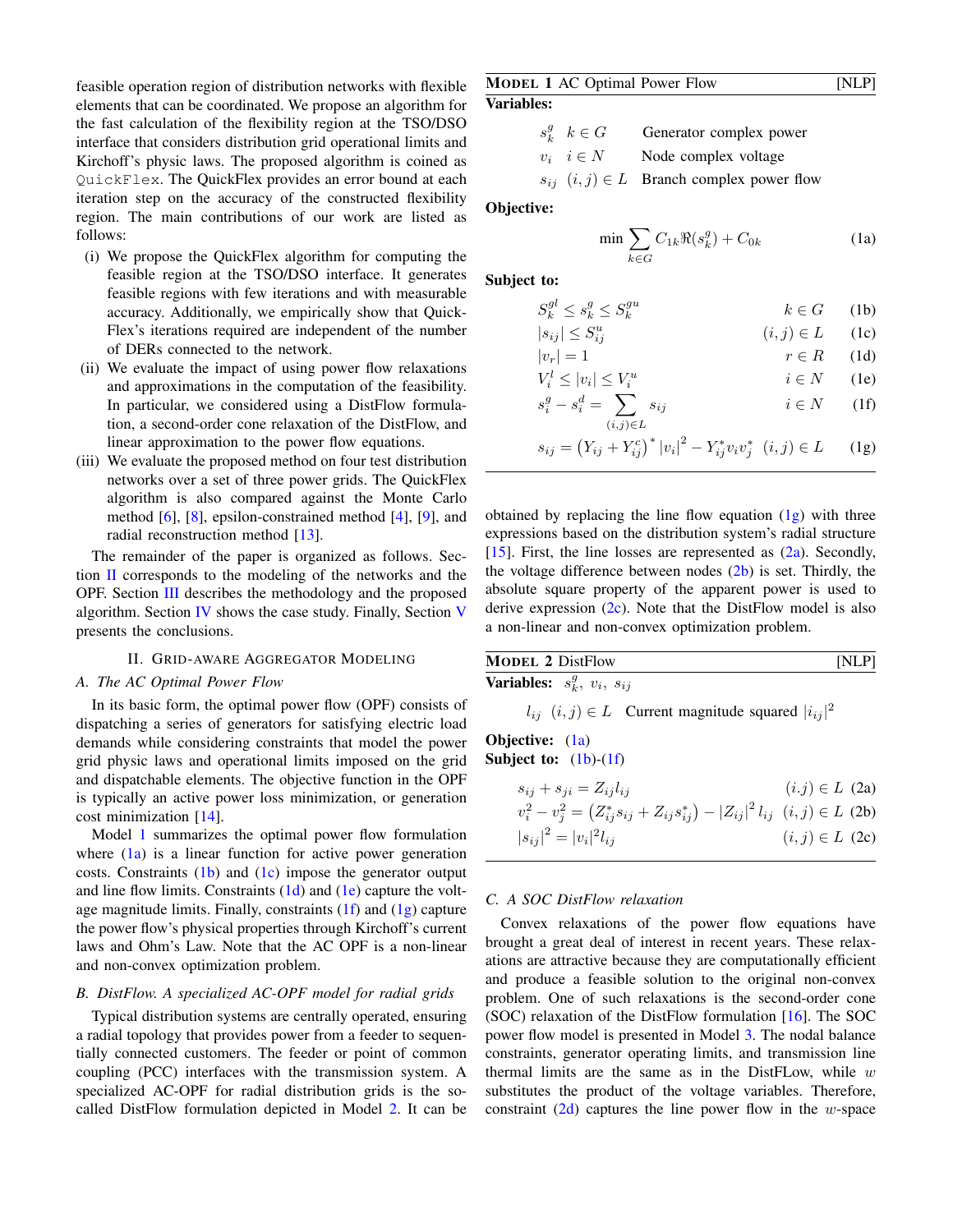and  $(3a)$  sets the voltage constraints. Finally, constraint  $(3b)$ enforces the relaxation of the line flow as a second-order cone constraint of the product of the square of the voltage and current. The resulting formulation is non-linear but convex.

<span id="page-2-1"></span>

| <b>MODEL 3 SOC DistFlow</b>                     |                      | [SOCP] |
|-------------------------------------------------|----------------------|--------|
| <b>Variables:</b> $s_k^g$ , $s_{ij}$ , $l_{ij}$ |                      |        |
| $w_i \, i \in N$                                | Node complex voltage |        |

Objective: [\(1a\)](#page-1-2) **Subject to:**  $(1b)-(1d)$  $(1b)-(1d)$  $(1b)-(1d)$ ,  $(1f)$ ,  $(2a)$ 

| $w_i - w_j = (Z_{ij}^* s_{ij} + Z_{ij} s_{ij}^*) -  Z_{ij} ^2 l_{ij}$ $(i, j) \in L$ (2d) |                     |
|-------------------------------------------------------------------------------------------|---------------------|
| $(V_i^l)^2 \leq w_i \leq (V_i^u)^2$                                                       | $i \in N$ (3a)      |
| $ s_{ij} ^2 \leqslant w_i l_{ij}$                                                         | $(i, j) \in L$ (3b) |

### *D. LinDistFlow. A linear DistFlow approximation*

A linearized version of the DistFlow model, coined as LinDistFlow by the authors, was proposed in [\[15\]](#page-5-14). The LinDistFlow formulation, presented in Model [4,](#page-2-5) assumes no losses and the branch voltage drops linearly dependant on the branch power flow. Constraint  $(4a)$  decouples the components of the thermal line limits, while  $(4c)$  is the reformulation of the branch voltage drop. Constraint  $(4b)$  represents the lack of power losses.

<span id="page-2-5"></span>

| <b>MODEL 4 LinDistFlow</b>                                              |               | [LP] |
|-------------------------------------------------------------------------|---------------|------|
| <b>Variables:</b> $s_k^g$ , $s_{ij} = p_{ij} + j q_{ij}$ , $w_i$        |               |      |
| <b>Objective:</b> $(1a)$                                                |               |      |
| <b>Subject to:</b> $(1b)$ , $(1d)$ , $(1f)$ $(3a)$                      |               |      |
| $\Re(s_{ij}) \leq p_{ij}^u$ , $\Im(s_{ij}) \leq q_{ij}^u$ $(i,j) \in L$ |               | (4a) |
| $s_{ij} + s_{ji} = 0$                                                   | $(i,j) \in L$ | (4b) |
| $w_i - w_j = (Z_{ij}^* s_{ij} + Z_{ij} s_{ij}^*)$ $(i, j) \in L$        |               | (4c) |

### III. METHODOLOGY

<span id="page-2-0"></span>This section describes a new algorithm for the fast construction of TSO/DSO feasible regions. It is named *QuickFlex* because of its similarity with the *QuickHull*[1](#page-2-9) algorithm for building a convex hull from a set of data points [\[18\]](#page-5-16).

# *A. QuickFlex Algorithm*

We define  $\mathcal F$  as the feasible operation region based on the AC-OPF formulation with no particular objective function, i.e.,  $\mathcal{F} = \{(1b) - (1g)\}\$  $\mathcal{F} = \{(1b) - (1g)\}\$  $\mathcal{F} = \{(1b) - (1g)\}\$  $\mathcal{F} = \{(1b) - (1g)\}\$  $\mathcal{F} = \{(1b) - (1g)\}\$ . Alternatively, other OPF formulations, namely DistFlow, SOC DistFlow, and LinDistFlow, can be used in the same context for identifying the operational feasible set of a distribution grid.

Next, we define  $R$  as the two-dimensional PQ-space characterizing the aggregated flexibility at the TSO/DSO interface.

The region  $\bf{R}$  is a convex hull containing all feasible operating points of the distribution grid,  $\mathbf{R} = \{ (p_1, q_1) \mid (p_1, q_1) \in \mathcal{F} \},\$ at TSO/DSO interface. Alternatively, we can represent  $R$  as the collection of operating points describing the boundary on the convex hull, i.e.,  $\mathbf{R} = \{ (p_1^{\kappa}, q_1^{\kappa}), | (p_1^{\kappa}, q_1^{\kappa}) \in \mathcal{F}, \forall \kappa =$  $1, \ldots, K$ , where K is the total number operational points forming its boundary. When not all the  $K$  boundary operational points can be recovered, but only  $k$  of them, we use  $\mathbf{R}_k$  to denote an approximation of  $\mathbf{R}$  with  $k$  points.

<span id="page-2-10"></span><span id="page-2-4"></span><span id="page-2-3"></span><span id="page-2-2"></span>

Figure 1: Illustrative step-by-step QuickFlex execution for flexible region construction.

The idea of the QuickFlex algorithm is to iteratively find new points forming the boundary of the convex hull. The steps of the QuickFlex is illustrated in the Fig. [1](#page-2-10) and summarized as follows:

Step 0. Initialization. Read data from grid and available flexibilities. Initialize feasible region  $R_0 = \emptyset$ , and set the tolerance error  $\epsilon$ .

<span id="page-2-8"></span><span id="page-2-7"></span><span id="page-2-6"></span>Step 1. Initial convex hull of R. Find the minimum and maximum active and reactive power at the TSO/DSO interface that satisfy operational feasibility. Solutions of those four problems stated in [\(5\)](#page-2-11), represent an initialization of the convex hull  $R$  formed by four vertices.

<span id="page-2-11"></span>
$$
\mathbf{R}_1 \leftarrow \mathbf{R}_0 \cup (p_1^{*1}, q_1^{*1}) = \underset{(p_1, q_1) \in \mathcal{F}}{\arg \min} p_1 \tag{5a}
$$

$$
\mathbf{R}_2 \leftarrow \mathbf{R}_1 \cup (p_1^{*2}, q_1^{*2}) = \underset{(p_1, q_1) \in \mathcal{F}}{\arg \max} p_1 \quad (5b)
$$

$$
\boldsymbol{R}_3 \leftarrow \boldsymbol{R}_2 \cup (p_1^{*3}, q_1^{*3}) = \underset{(p_1, q_1) \in \boldsymbol{\mathcal{F}}} {\arg \min} \ q_1 \tag{5c}
$$

$$
\boldsymbol{R}_4 \leftarrow \boldsymbol{R}_3 \cup (p_1^{*4}, q_1^{*4}) = \underset{(p_1, q_1) \in \boldsymbol{\mathcal{F}}} {\arg \max} \ q_1 \tag{5d}
$$

Step 2. Sequential update of R. For every facet of the current convex hull, visited in the clockwise direction, we find a new point that maximizes the perpendicular distance,  $d(\cdot)$ , from that segment. The new optimal point  $(p_1^{*k}, q_1^{*k})$ creates two new segments (facets)  $(p_1^{*k}, q_1^{*k}) - (p_1^n, q_1^n)$  and  $(p_1^{*k}, q_1^{*k}) - (p_1^{n+1}, q_1^{n+1}).$ 

$$
\mathbf{R}_k \leftarrow \mathbf{R}_{k-1} \cup (p_1^{*k}, q_1^{*k}), \text{ where:}
$$
\n
$$
(p_1^{*k}, q_1^{*k}) = \underset{(p_1, q_1) \in \mathcal{F}}{\arg \max} \mathbf{d}\Big((p_1^n, q_1^n), (p_1^{n+1}, q_1^{n+1})\Big) \quad (6)
$$

<span id="page-2-9"></span><sup>1</sup>*QuickHull* algorithm is, at the same time, inspired in the *Quicksort* algorithm for ordering vectors [\[17\]](#page-5-17).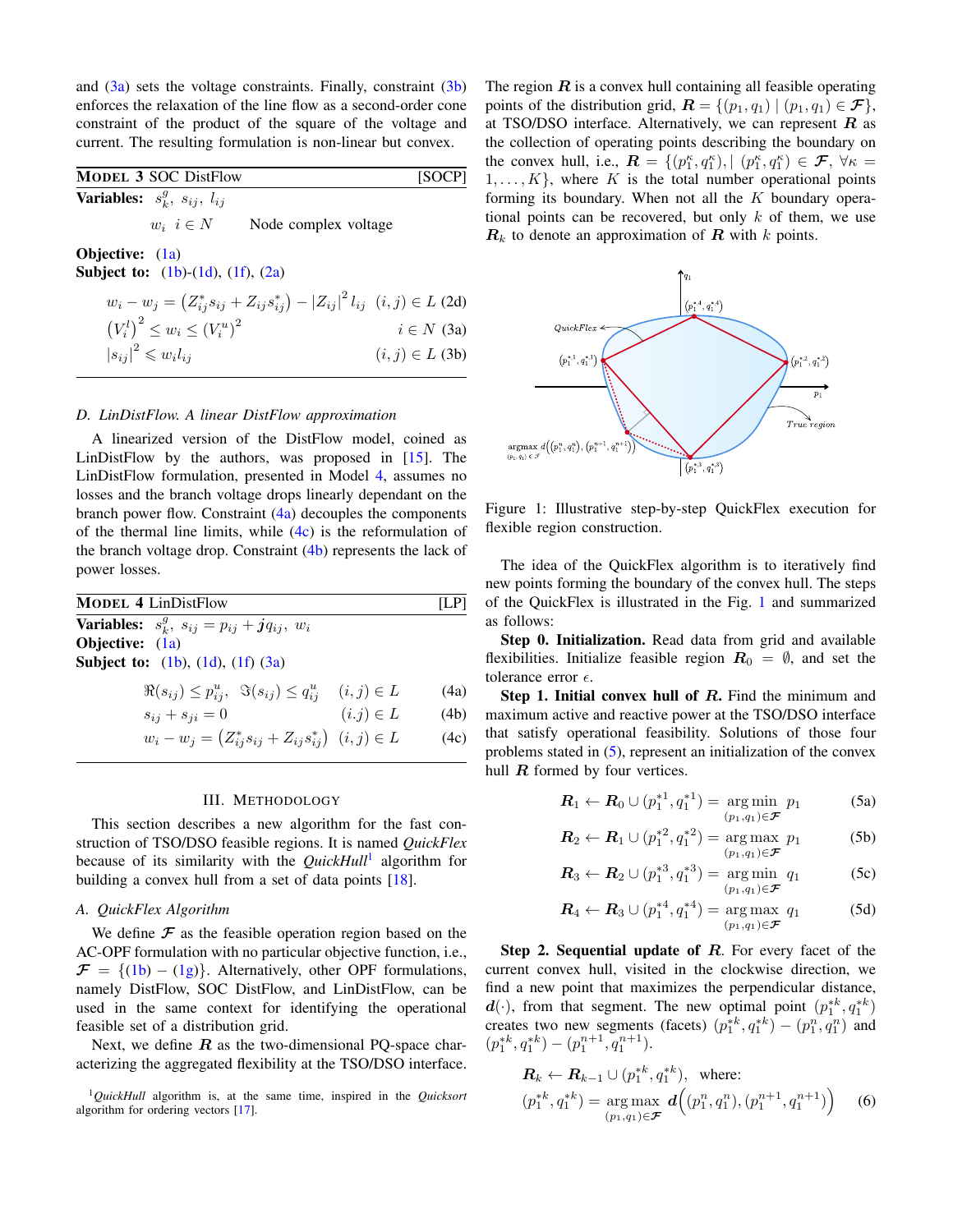The idea of selecting the furthest point from the segment formed by the vertices  $(p_1^n, q_1^n)$  and  $(p_1^{n+1}, q_1^{n+1})$  of the convex hull is to maximize the coverage of the selected feasible operating points.

Step 3. Stopping criteria and segment search elimina**tion.** At every iteration, we calculate the area increase,  $\varepsilon_k^A$ , on the difference between the areas of the new convex hull,  $A<sup>k</sup>$ and the previous one  $A^{k-1}$ , [\(7\)](#page-3-1).

$$
\varepsilon_k^A = \frac{A^k - A^{k-1}}{A^k} \tag{7}
$$

The area increase  $\varepsilon_k^A$ , is used for segment elimination and stopping criteria. If a segment does not contribute to increase the feasible area above a tolerance,  $\varepsilon_k^A \leq \epsilon$ , then it is excluded for further search. We repeat Step 2 for the next segment and update the iteration counter  $k \leftarrow k + 1$ . Eventually, after eliminating all segments for searching new points, the feasible region is formed.

Output. The result of this process is a set of points up to iteration k forming the feasibility region  $R_k$ .

Note that the QuickFlex is always selecting points from the boundary of the convex hull. No point is selected belonging to the interior or exterior of the convex hull. Contrary to Monte Carlo-based methods [\[6\]](#page-5-5), and iterative optimizationbased methods [\[4\]](#page-5-3), [\[9\]](#page-5-6), QuickFlex does not require an a priori number of operational points for its evaluation, but rather a tolerance error on the TSO/DSO area.

### IV. NUMERICAL ANALYSIS

<span id="page-3-0"></span>In this section, we analyze the proposed QuickFlex algorithm. Its performance is considered in several grids. We use the IEEE 5-node, IEEE 13-node, IEEE 37-node, and IEEE 123-node distribution test networks [\[19\]](#page-5-18) to construct the feasibility regions at the TSO/DSO interface. For these networks, we have made two modifications. First, we have taken the balanced equivalents of these networks. Second, the network's flexible elements (DGs) are connected at the farthest nodes from the PCC. In the IEEE 13-node network, we have added four flexibility elements with an aggregated capacity of 150% of the total installed demand. In the IEEE 37-node network, we have added six flexibility elements with a total installed capacity of twice the system demand. In the IEEE 123-node network, we have added 15 flexibility elements with a total installed capacity of twice the demand.

The computational experiments were implemented $2$  in Julia with JuMP and executed on an Intel $(R)$  Xeon $(R)$  Gold 6148, CPU 2.40GHz, 2394 Mhz, 20 Core(s), 256 GB of RAM.

### *A. Illustrative IEEE 5-node System*

To illustrate the QuickFlex algorithm, we first describe the algorithm in the IEEE 5-node test network  $[20]$ . Fig. [2](#page-3-3) shows the result of applying the QuickFlex algorithm. We have plotted on the same frame the state of the constructed region at different iterations. In iteration four, we have information on the maximum and minimum limits of active and reactive

<span id="page-3-2"></span><sup>2</sup>Source code is available at [github.com/Skoltech-PACO](https://github.com/Skoltech-PACO)

power supplied by the PCC. In iteration 16, we have a good estimate of the distribution system's feasibility region. The distribution system's true region is a reference polygon when 100 points have been obtained in QuickFlex.

<span id="page-3-3"></span><span id="page-3-1"></span>

Figure 2: Flexible regions for the IEEE 5-node case study.

### *B. Comparative Analysis on Power Flow Formulations*

For each of the IEEE 13-node, IEEE 37-node, and IEEE 123-node systems, we have evaluated the QuickFlex algorithm using the DistFlow formulation (exact solution), the SOC DistFlow formulation (convexified solution), and the LinDist-Flow formulation (linearized solution). We have evaluated the feasibility region with a tolerance error of  $\varepsilon = 10^{-3}$  for iteration area change. Fig. [3](#page-4-0) shows the feasibility regions obtained in each test system and the power flow models employed. We can observe that the relaxations/approximations overestimate the flexibility region at the PCC for the three distribution networks.

The QuickFlex algorithm's performance is summarized in Table [I.](#page-4-1) The first column, k represents the total number of points computed. Each point has required to solve an optimization problem that considers feasible operational constraints  $\mathcal{F}.$ The second column,  $\varepsilon_k^A$ , is the area increase measured between the region computed in step  $k-1$  and k as a difference of areas. The third column provides the total time taken to solve the whole feasibility region. Finally, the fourth column, *Rel. Err. Area (%)*, summarizes the relative area error between different power flow formulations using the DistFlow as a reference.

As expected, computation time is lower when using the SOC DistFlow and LinDistFlow formulations. However, in both cases, the feasibility region is overestimated. It is worth highlighting that for the IEEE 37-node case, the convexified SOC DistFlow and the LinDistFlow formulations, respectively, provide almost five and two times flexible areas than the true one. The QuickFlex method does not depend on the size of the network neither does it depend on the number of flexible elements. The number of points  $(k)$  depends on the geometry of the region. A natural continuation of this research work is to investigate alternative formulations of power flow linearization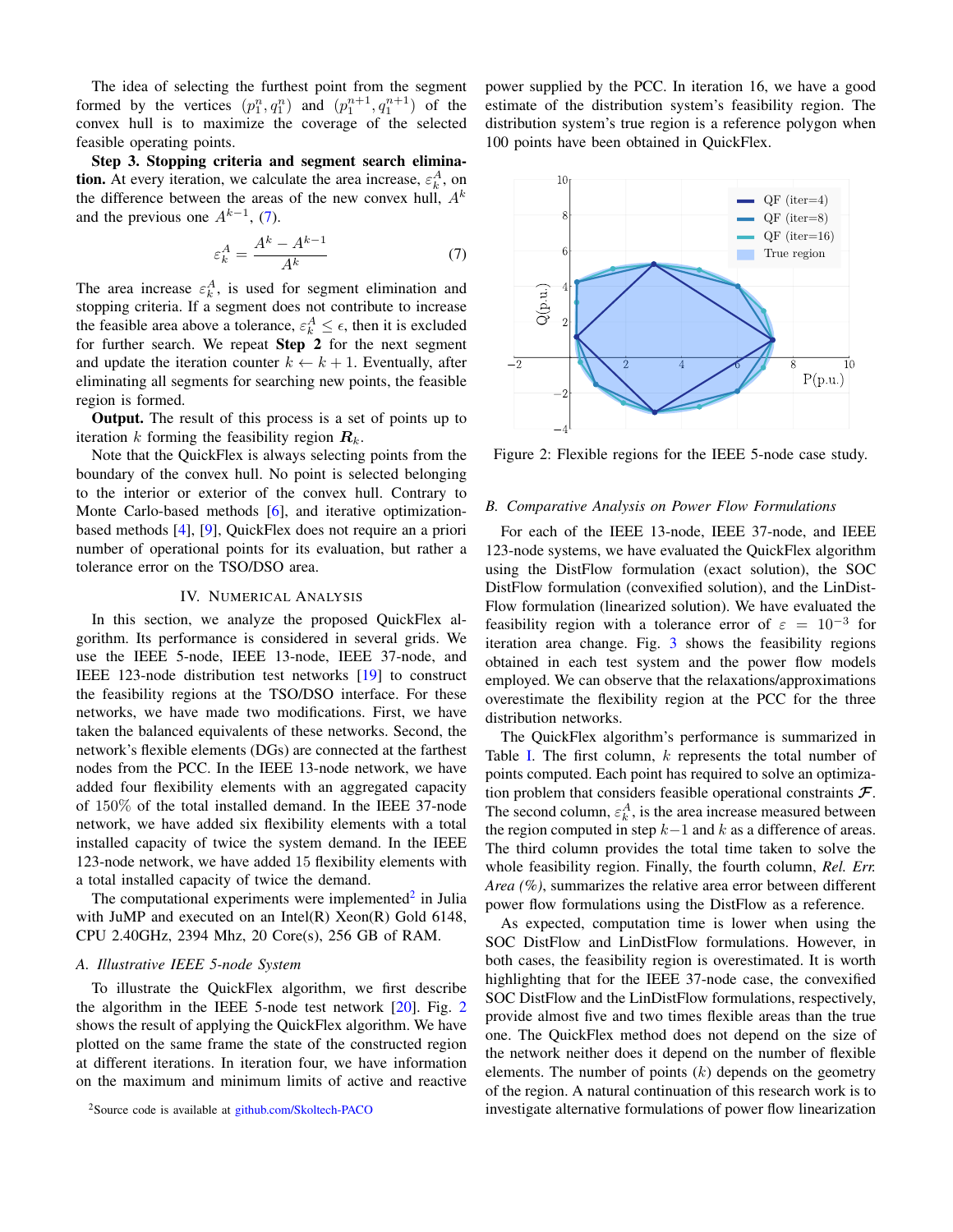<span id="page-4-0"></span>

Figure 3: Feasible regions at the TSO/DSO interface with different power flow formulations and distribution networks: (left) IEEE 13-node, (center) IEEE 37-node, and (right) IEEE 123-node systems.

<span id="page-4-1"></span>TABLE I: QuickFlex performance on three distribution grids and power flow formulations

| <b>IEEE 13-node</b> | k.               | $\varepsilon_k^A$ (pu) | time(s) | Rel. Err. Area (%)     |
|---------------------|------------------|------------------------|---------|------------------------|
| <i>DistFlow</i>     | 28               | $0.35 \cdot 10^{-3}$   | 27.6    |                        |
| <b>SOC</b> DistFlow | 28               | $0.91 \cdot 10^{-3}$   | 20.3    | 153.1                  |
| LinDistFlow         | 29               | $0.22 \cdot 10^{-3}$   | 17.5    | 146.1                  |
|                     |                  |                        |         |                        |
| <b>IEEE 37-node</b> | $\boldsymbol{k}$ | $\varepsilon^A_k$ (pu) | time(s) | Rel. Err. Area $(\% )$ |
| <i>DistFlow</i>     | 18               | $0.49 \cdot 10^{-3}$   | 155.1   |                        |
| <b>SOC</b> DistFlow | 19               | $0.11 \cdot 10^{-3}$   | 54.5    | 470.1                  |
| LinDistFlow         | 19               | $0.13 \cdot 10^{-3}$   | 49.6    | 204.9                  |
|                     |                  |                        |         |                        |
| IEEE 123-node       | k.               | $\varepsilon_k^A$ (pu) | time(s) | Rel. Err. Area (%)     |
| <b>DistFlow</b>     | 23               | $0.37 \cdot 10^{-3}$   | 292.2   |                        |
| <b>SOC</b> DistFlow | 25               | $0.68 \cdot 10^{-3}$   | 126.7   | 181.3                  |
| LinDistFlow         | 27               | $0.44 \cdot 10^{-3}$   | 93.2    | 150.9                  |

for distribution networks [\[21\]](#page-5-20), [\[22\]](#page-5-21). We leave this analysis for future work.

Finally, Fig. [4](#page-4-2) shows the error evolution of the feasibility region throughout the QuickFlex iterations. In the y-axis, in log-scale, it is represented feasible area increase between iterations. The iteration number is on the x-axis. We can see that the QuickFlex algorithm quickly reduces the area gains in the first few iterations. It is mainly independent of the size of the system as well as the number of flexible recourses.

<span id="page-4-2"></span>

Figure 4: QuickFlex error evolution per iteration.

### *C. Comparative Analysis with Existing Methods*

In this section, we compare the QuickFlex algorithm against three other popular methods. In doing so, we first find the feasible TSO/DSO region with a given tolerance. Three distribution networks are used, the IEEE 13-node, IEEE 37-node, and IEEE 123-node grids. The feasible region is constructed based on the exact DistFlow formulation [\(2\)](#page-1-9) for all cases. The methods used for comparison are:

- QF *QuickFlex Method.* It is solved with a tolerance error of  $\epsilon = 10^{-3}$ . The number of explored operating points k is used as a reference in the other methods.
- MC *Monte Carlo Method* [\[6\]](#page-5-5), [\[8\]](#page-5-10). In this case, we generate k random samples from the flexible generators assuming a uniform distribution defined by their operational limits.
- EC *Epsilon-constrained Method* [\[4\]](#page-5-3), [\[9\]](#page-5-6). Based on the multiobjective optimization epsilon-constrained method, a sequence of maximization and minimization problems are solved where the active and reactive powers are fixed. The accuracy of the region depends on the granularity of the selected values. We divide the negative and positive axis in  $\lceil k/4 \rceil$  equidistant values.
- RR *Radial Reconstruction* [\[13\]](#page-5-11). A sequence of problems is solved where the objective function is set to maximize a direction (fixed angle) in the PQ plane. The angle intervals between search directions are set by  $360°/k$ .

<span id="page-4-3"></span>TABLE II: Percentage of flexible region recovered by the MC, EC, and RR methods

|                       | IEEE 13-node            | IEEE 37-node            | IEEE 123-node           |
|-----------------------|-------------------------|-------------------------|-------------------------|
| k.                    | 28                      | 18                      | 23                      |
| МC<br>EC<br><b>RR</b> | 50.88<br>89.25<br>96.53 | 52.33<br>74.82<br>87.97 | 20.17<br>77.03<br>91.25 |

Table [II](#page-4-3) summarizes the area of the TSO/DSO feasible region recovered by different methods. Values reported are given as a relative area using the QuickFlex area as reference. The MC method has the worst performance on computing the flexibility region for the three case studies, while the RR has the better performance after the  $\overline{OF}$  (see Fig. [5\)](#page-5-22). However, the EC method is not competitive, recovering only 75% of